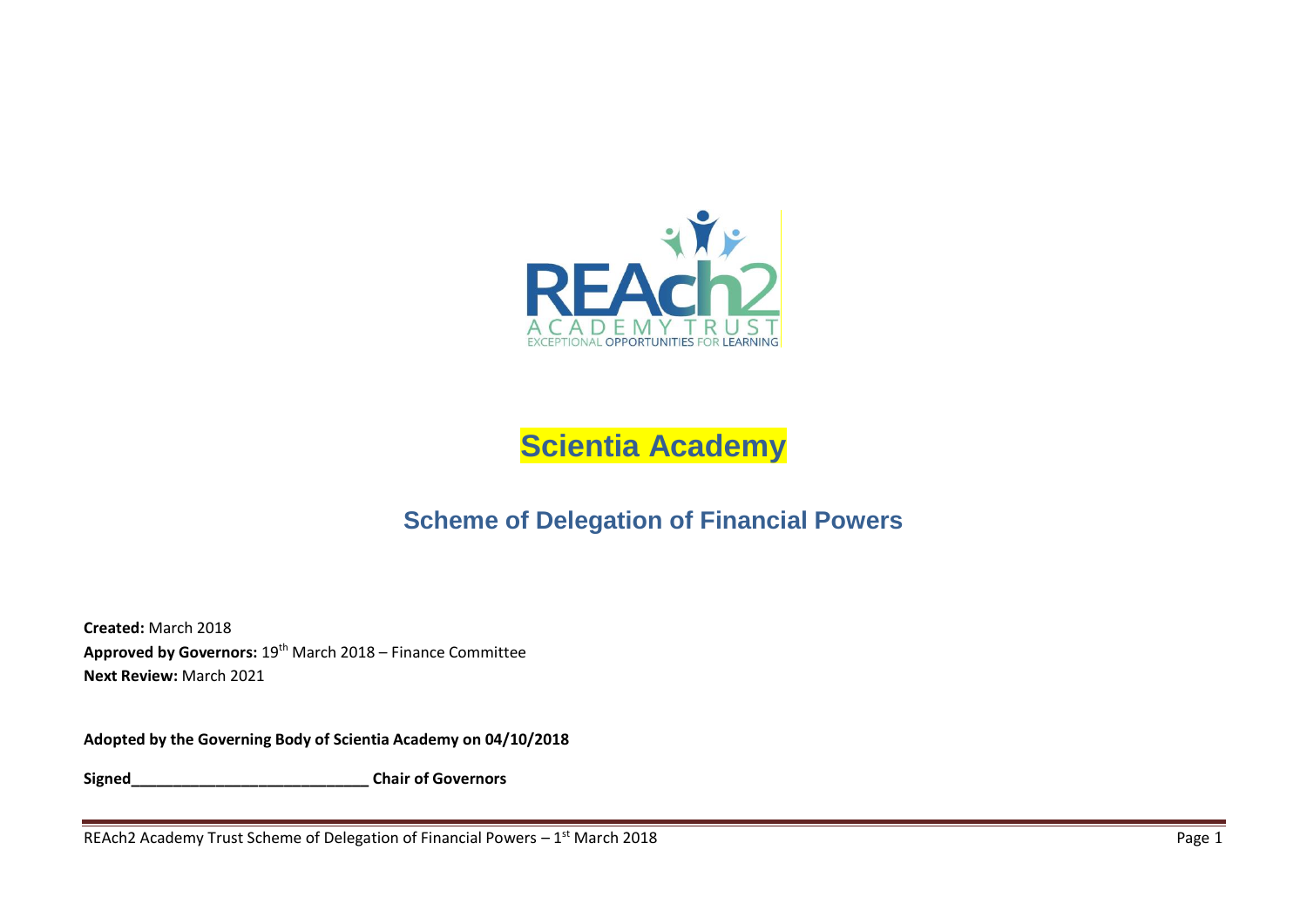#### **Terms of Reference**

#### **The Governing Body**

The governing body has wide discretion over its use of the Academy Trusts (AT's) funds. It is ultimately responsible for the proper stewardship of those funds and for ensuring economy, efficiency and effectiveness in their use – the three key elements of value for money. It must also ensure that it uses its discretion reasonably, and takes into account any and all relevant guidance on accountability and propriety.

It is specifically responsible for ensuring that the AT's funds are used in accordance with: the law; the governing body's powers under the Funding Agreement (including the articles of association which set out the powers of the AT and its governance arrangements; and the Academies Financial Handbook.

The members of the governing body of the AT should also be aware of the statutory duties of company directors, which are set out in the Companies Act and include the duties to:

- act within their powers
- promote the success of the company
- exercise independent judgement
- exercise reasonable care, skill and diligence
- avoid conflicts of interest
- not to accept benefits from third parties
- declare interest in proposed transactions or arrangements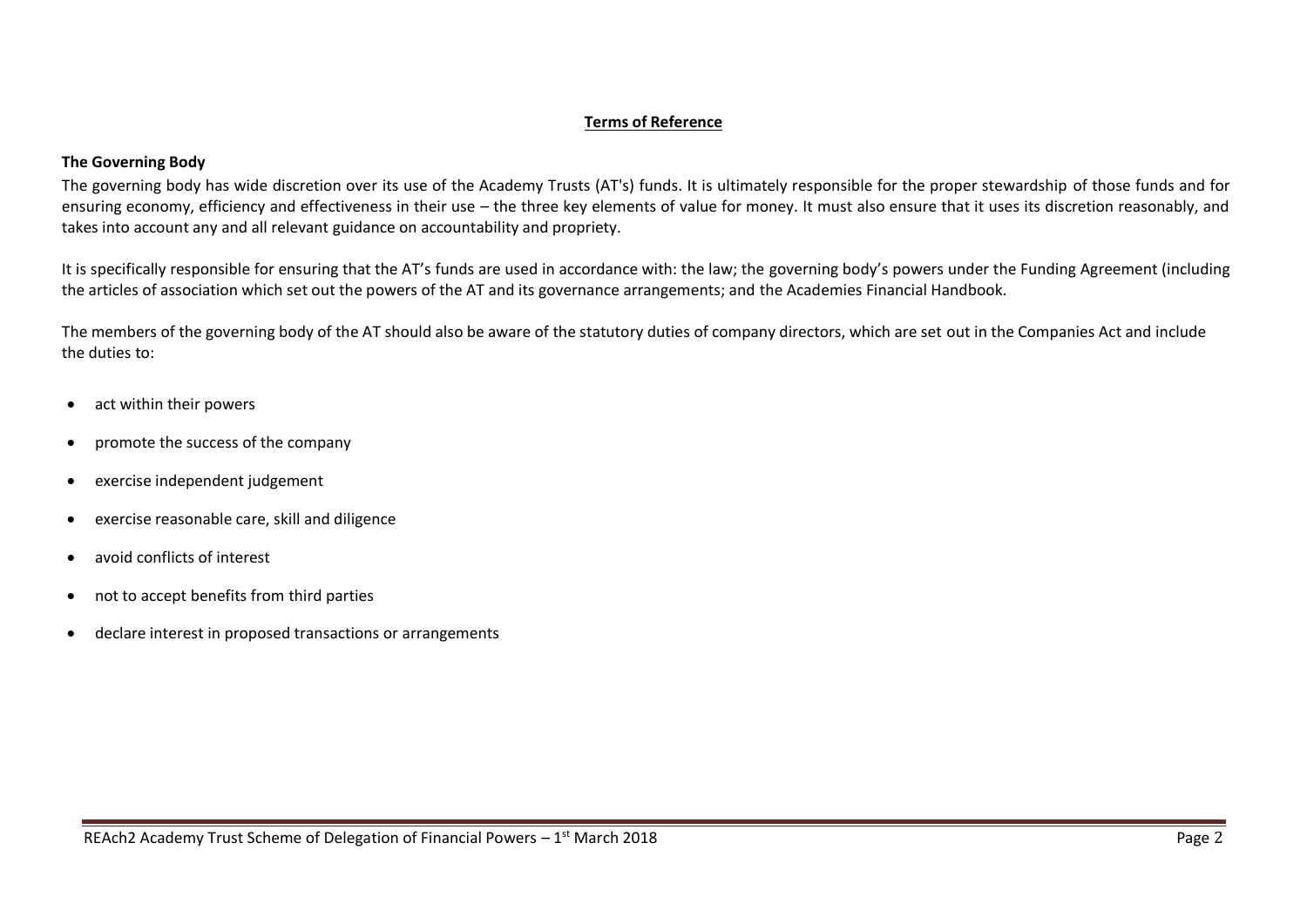#### **The Finance / Resources Committee of the LGB**

The Finance / Resources Committee is a committee of the Local Governing body. The Finance Committee meets at least termly but more frequent meetings can be arranged if necessary. The main responsibilities of the Finance Committee include:

- to appoint a local governor responsible for Finance
- to recommend the annual budget of the academy to the regional board
- to monitor income, expenditure and cash flow of the Academy
- to ensure proper financial controls are in place at the Academy
- to maintain a register of LGB members' business and personal interests
- to ensure provision of free school meals to those pupils meeting the criteria
- to enter into contracts up to the limits of delegation and within an agreed budget
- to support the Trust Board in its monitoring and evaluation of the delivery of any central services/functions provided/procured by the Academy Trust
- to review and action any internal audit reports ensuring that financial procedures and controls are adhered to at all times.

#### **The Finance / Resources Committee of the Regional Board**

The Finance committee of the Regional Board meets at least termly to provide overall scrutiny and challenge over all aspects of finances across schools within its region. Its key responsibilities include:

- to scrutinise the Regional Academies' budgets for recommendation to the Trust Board Finance Committee
- to monitor any variances from the Academies' delegated budget and consider any variances reported by the LGBs to the Regional Board for approval
- to monitor and review income and expenditure on a regular basis and ensure compliance with the overall financial plan for the region, drawing any matters of concern to the attention of the Trust Board Finance Committee
- to authorise expenditure at exceptional levels as defined in the financial scheme of delegation (part of the Trust's suite of core policies)
- to arrange annual meetings of the chairs of the Regional Board and its committees to consider recommendations for and determine Headteachers' pay increases
- to monitor and review procedures for ensuring the effective implementation and operation of financial procedures, on a regular basis, including the implementation of bank account arrangements and, where appropriate to make recommendations for improvement

#### **The Finance Committee of the Academy Trust**

The Finance committee of the Academy Trust meets at least termly to provide overall scrutiny and challenge over all aspects of finances across the Trust. Its responsibilities include:

- to develop a financial strategy for the Academy Trust and consider policies, procedures or plans required to realise such strategy
- to receive Regional Academies' budgets for approval from the Regional Boards' Finance Committees
- to monitor any variances from the budget and ensure the ESFA is notified as required;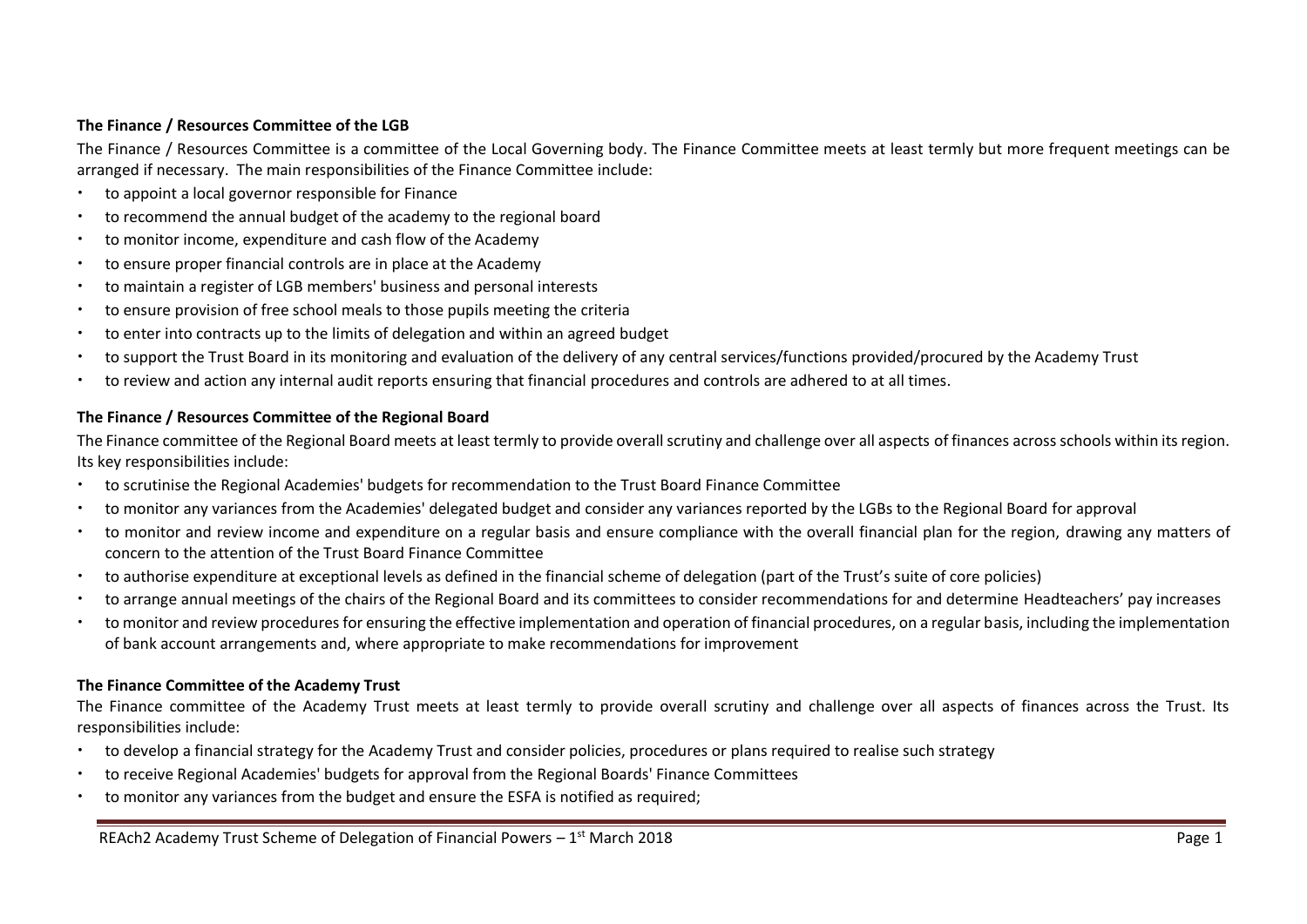- to oversee preparation of the annual financial statements by the executive, for review and approval by the Risk & Audit Committee
- to review and check details of contracts and purchases;
- to authorise the award of contracts and purchases;
- to review the reports of the Responsible Officer on the effectiveness of the financial procedures and controls. These reports must also be reported to the full governing body.

#### **Accounting Officer**

The law places overall responsibility and accountability for the educational outcomes and financial diligence of the Trust firmly with the Trustees and the Chief Executive is the Accounting Officer. The AT Accounting Officer is personally responsible to Parliament and to the Accounting Officer of the ESFA for the resources under their control. The essence of the role is a personal responsibility for the propriety and regularity of the public finances for which they are answerable; for the keeping of proper accounts; for prudent and economical administration; for the avoidance of waste and extravagance; for ensuring value for money; and for the efficient and effective use of all the resources in their charge. Essentially accounting officers must be able to assure Parliament and the public of high standards of probity in the management of public funds.

Much of the day to day financial responsibility has been delegated to the Head Teacher (HT) and School Business Manager(SBM) but the Chief Executive still retains responsibility for:

- ensuring the annual accounts are produced in accordance with the requirements of the Companies Act 1985 and the EFA guidance issued to academies;
- completion of the accounting officer's statement on governance, regularity, propriety and compliance for inclusion in the AT's annual report;

#### **Other References**

- **Regularity** means he requirement for all items of income and expenditure to be dealt with in accordance with the legislation authorising them, and any applicable delegated authority.
- **Propriety** means the requirement that expenditure and receipts should be dealt with in accordance with Parliament's intentions and the principles of Parliamentary control. This includes standards of conduct, behaviour and corporate governance.
- **Value for money** means the educational and wider societal outcomes achieved in return for the taxpayer resources received. We are all most interested in educational outcomes in return for the money spent but as this is lagged you are able to use more immediate outcomes to demonstrate vfm and cost effectiveness.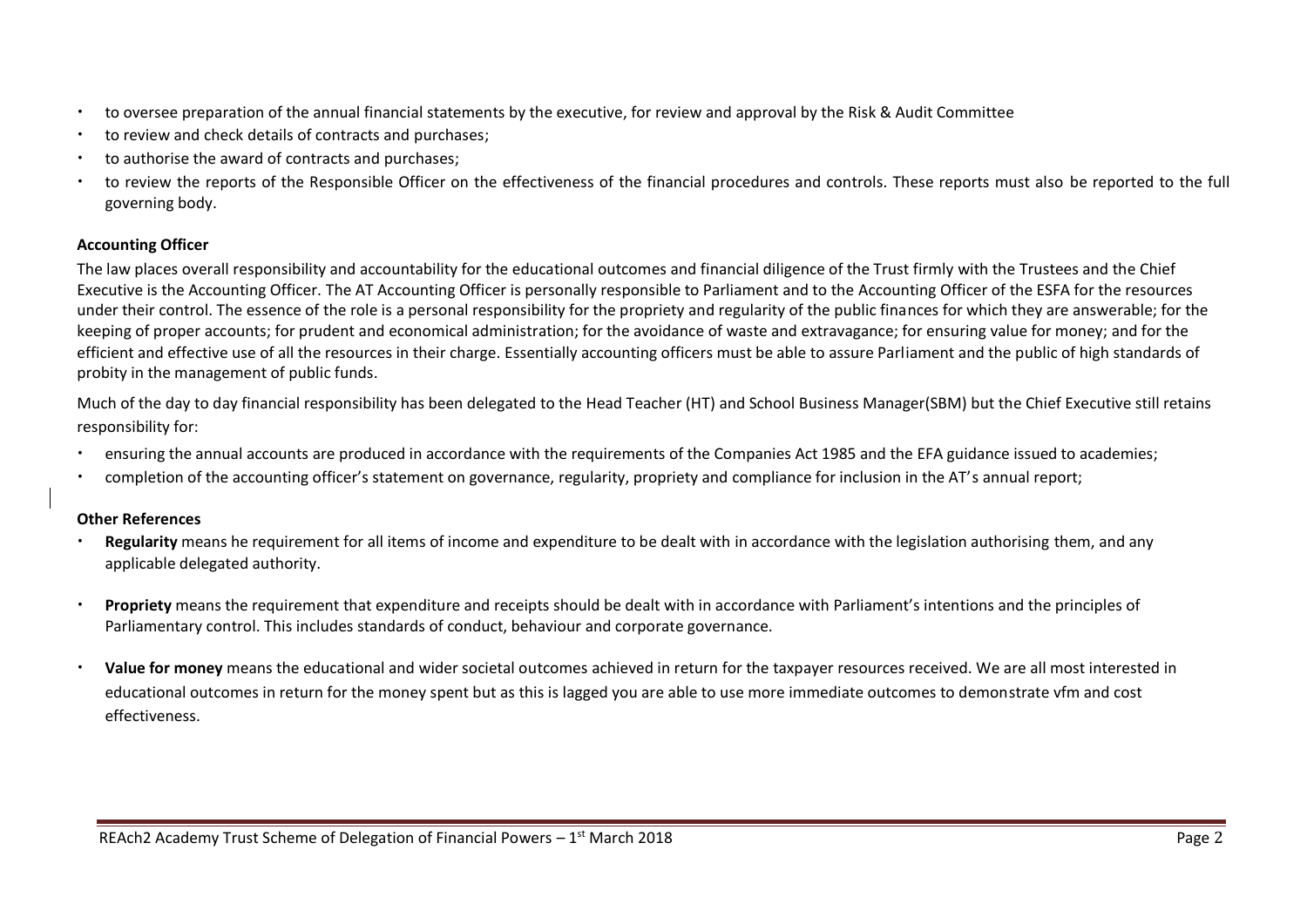# **Budgeting and Reporting**

| Role                            | Value                                | <b>Delegated Authority</b>                                                   | <b>Method</b>                                                                                                                                                                                                 | <b>Review Period</b> |
|---------------------------------|--------------------------------------|------------------------------------------------------------------------------|---------------------------------------------------------------------------------------------------------------------------------------------------------------------------------------------------------------|----------------------|
|                                 |                                      | Regional Director/ Executive<br>Head Teacher/Head Teacher/<br>Head of School | Agree academy improvement<br>priorities for the coming year                                                                                                                                                   | Annual               |
|                                 |                                      | Head Teacher/ School Business<br>Manager                                     | Draft a budget plan                                                                                                                                                                                           | Annual               |
| <b>Budget setting process</b>   |                                      | Regional Director/Head<br>Teacher                                            | Agree a budget plan                                                                                                                                                                                           | Annual               |
|                                 |                                      | Governing Body                                                               | Recommend a draft Budget to<br>the Regional Finance Committee<br>to review.                                                                                                                                   | Annual               |
|                                 |                                      | <b>Regional Finance Committee</b>                                            | Recommend the draft Budget to<br>the Trust Board Finance<br>Committee for approval.                                                                                                                           | Annual               |
| Budget holders responsibilities | As per the individual<br>budgets set | Head Teacher/ SBM/ Budget<br>Holder                                          | Budget monitoring is the<br>responsibility of the budget<br>holder and must not be<br>overspent at any time during the<br>year unless through prior<br>agreement from the appropriate<br>authorisation level. | Monthly              |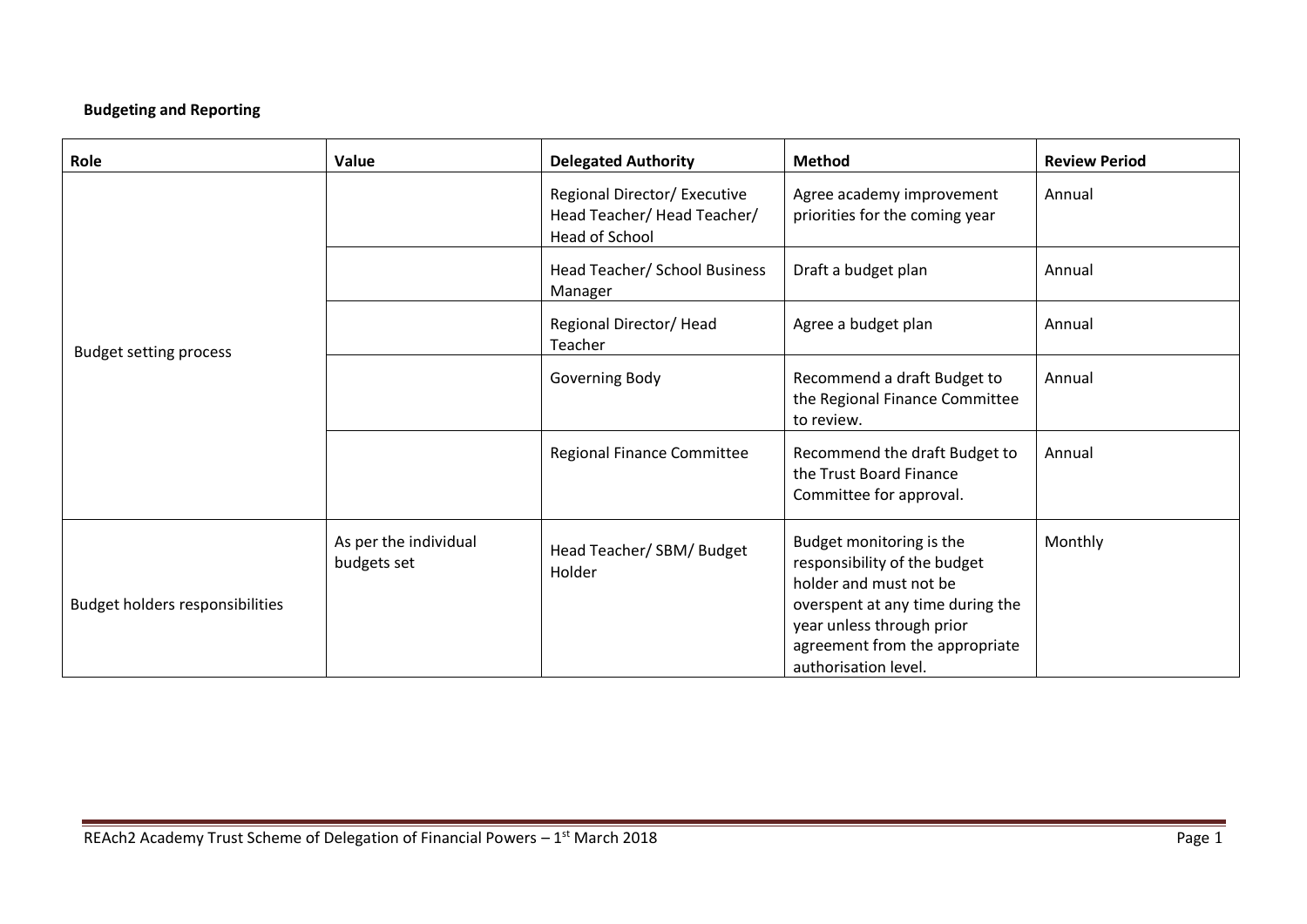| Role                  | Value | <b>Delegated Authority</b>               | Method                                                                                                                  | <b>Review Period</b>                 |
|-----------------------|-------|------------------------------------------|-------------------------------------------------------------------------------------------------------------------------|--------------------------------------|
| Month end procedures  |       | School Business Manager/ Head<br>Teacher | All transactions to be processed<br>and reconciled for the timely<br>checking and production of the<br>monthly reports. | Monthly                              |
| <b>ESFA Reporting</b> |       | <b>Central Finance Team</b>              | As required by the ESFA.                                                                                                | As necessary to ensure<br>compliance |

# **Expenditure**

| Role                         | Value                                                       | <b>Delegated Authority</b>                                                                                                                           | <b>Method</b>                                                                                                                                                                      | <b>Review Period</b> |
|------------------------------|-------------------------------------------------------------|------------------------------------------------------------------------------------------------------------------------------------------------------|------------------------------------------------------------------------------------------------------------------------------------------------------------------------------------|----------------------|
| General expenditure          | £10,000 and over                                            | <b>Regional Director/ Deputy</b><br>Regional Director- See Purchase<br>order section for details of<br>delegated authority limits                    | Authorisation should be<br>documented.                                                                                                                                             | As necessary         |
| Estates Project consent form | Up to £25k Regional<br>Director<br>Over £25k Regional Board | Estates Team approval                                                                                                                                | School to complete<br>documentation and sent to<br>Estates Team for approval.                                                                                                      | As necessary         |
| ICT expenditure              | Up to £10k<br>Over £10k                                     | Head Teacher - Supported by a<br>review from the Central IT Team<br>to ensure best value, suitability<br>of products, warranty t&c's etc.<br>IT Team | ICT project consent form to be<br>completed by the school and<br>reviewed/approved by Head of IT<br>prior to order being placed<br>(review/approve is dependent<br>upon the value) | As necessary         |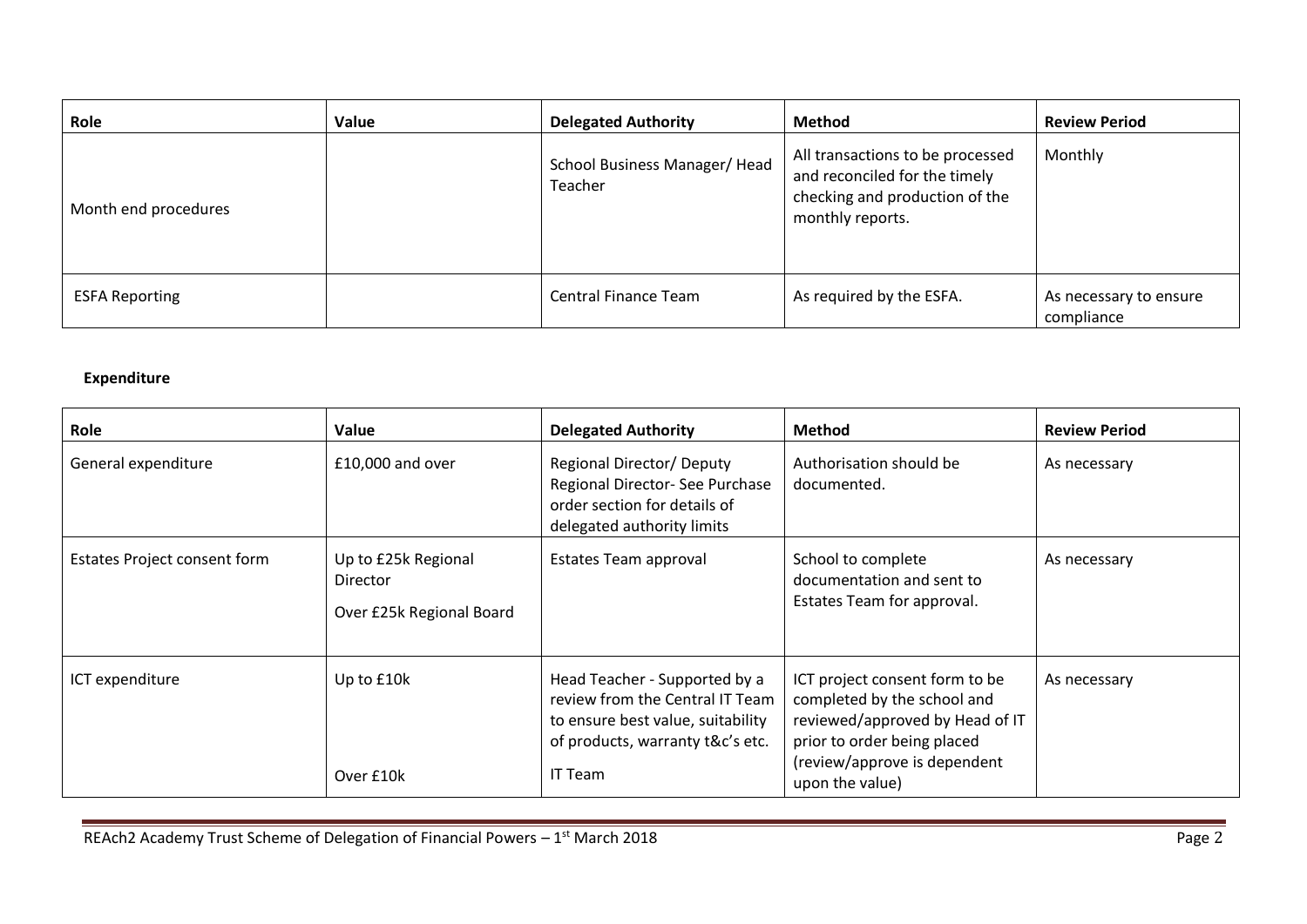#### **Income**

| Role                                          | Value | <b>Delegated Authority</b>                                          | <b>Method</b>                                                                                                                                                                                                                                                                            | <b>Review Period</b> |
|-----------------------------------------------|-------|---------------------------------------------------------------------|------------------------------------------------------------------------------------------------------------------------------------------------------------------------------------------------------------------------------------------------------------------------------------------|----------------------|
| Collection and receipt of cash<br>and cheques | Any   | School Business Manager or<br>delegated Administration<br>Assistant | Cash must be receipted by the<br>person with delegated authority<br>and recorded in the appropriate<br>ledger. All on site cash and<br>cheques must be locked in the safe<br>until banking                                                                                               | Daily                |
| Sales invoices                                |       | <b>Head Teacher</b>                                                 | Head Teacher to authorise the<br>issuing of sales invoices within 30<br>days of the goods being supplied or<br>the service carried out.                                                                                                                                                  | As required          |
| Banking of cash and cheques                   | Any   | School Business Manager or<br>delegated Administration<br>Assistant | Cash and cheques should be<br>banked on a regular basis (at least<br>fortnightly) and should not be<br>allowed to accumulate above<br>£3,000. Banking should be checked<br>and agreed by another member of<br>staff before being banked and<br>should relate back to receipts<br>issued. | As required          |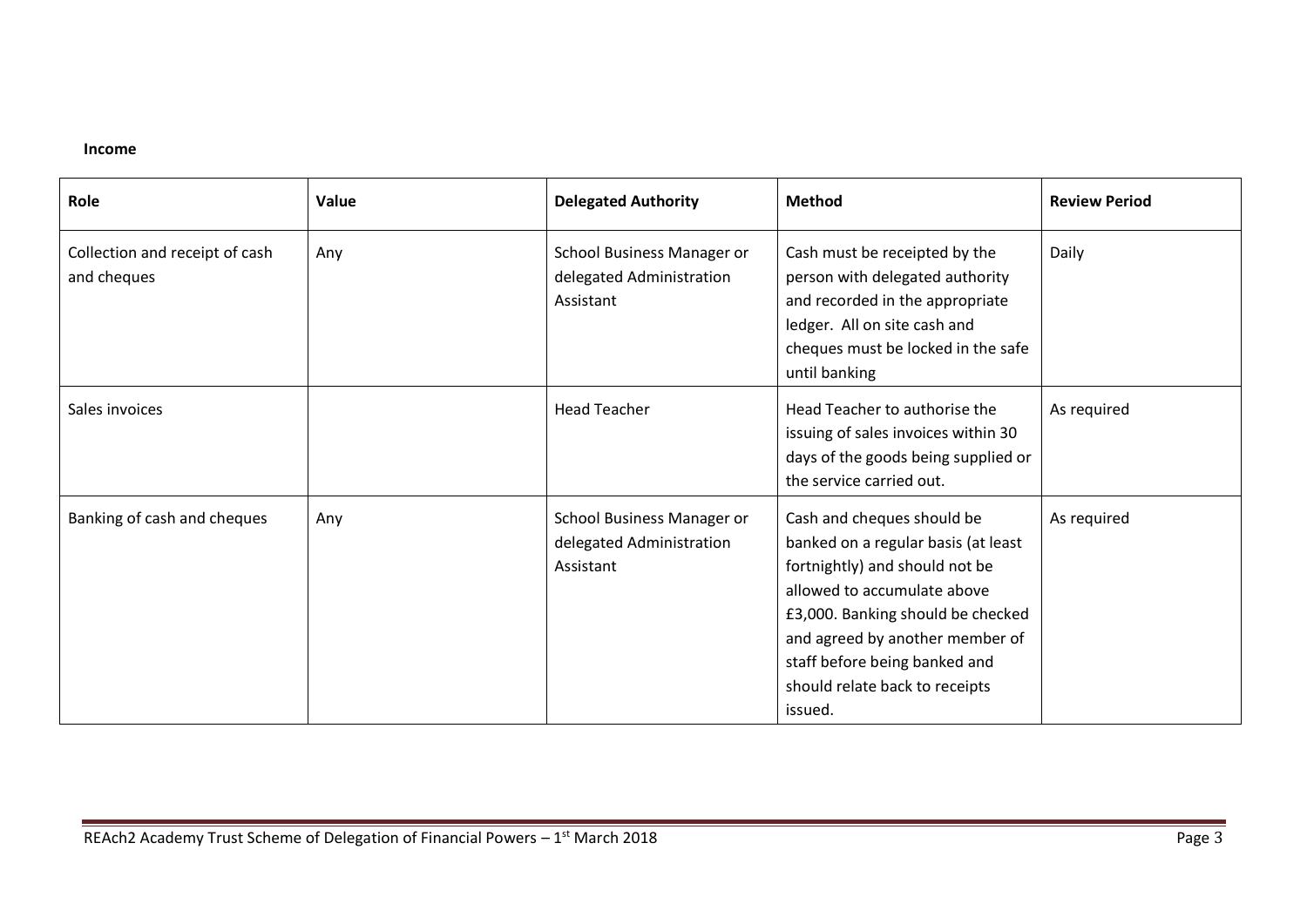| Role                            | Value | <b>Delegated Authority</b>                                          | <b>Method</b>                                                                                                                                                                                                                                                                                                                                                     | <b>Review Period</b> |
|---------------------------------|-------|---------------------------------------------------------------------|-------------------------------------------------------------------------------------------------------------------------------------------------------------------------------------------------------------------------------------------------------------------------------------------------------------------------------------------------------------------|----------------------|
| Reconciliation of bank accounts |       | School Business Manager or<br>delegated Administration<br>Assistant | Bank accounts should be<br>reconciled at least on a monthly<br>basis by someone other than the<br>person doing the banking. Bank<br>reconciliations should then be<br>signed by the HT and SBM, dated<br>and filed.                                                                                                                                               | Monthly              |
| Petty Cash                      |       | School Business Manager of<br>delegated Administration<br>Assistant | Petty cash should be kept in a<br>locked tin and stored in the school<br>safe. Petty cash payments should<br>be kept below £25. Receipts must<br>be provided for any claim. Pre-<br>approval from the appropriate<br>budget holder must be obtained<br>before any purchases take place.<br>Periodic checks should take place<br>by the SBM and evidenced as such. | Monthly              |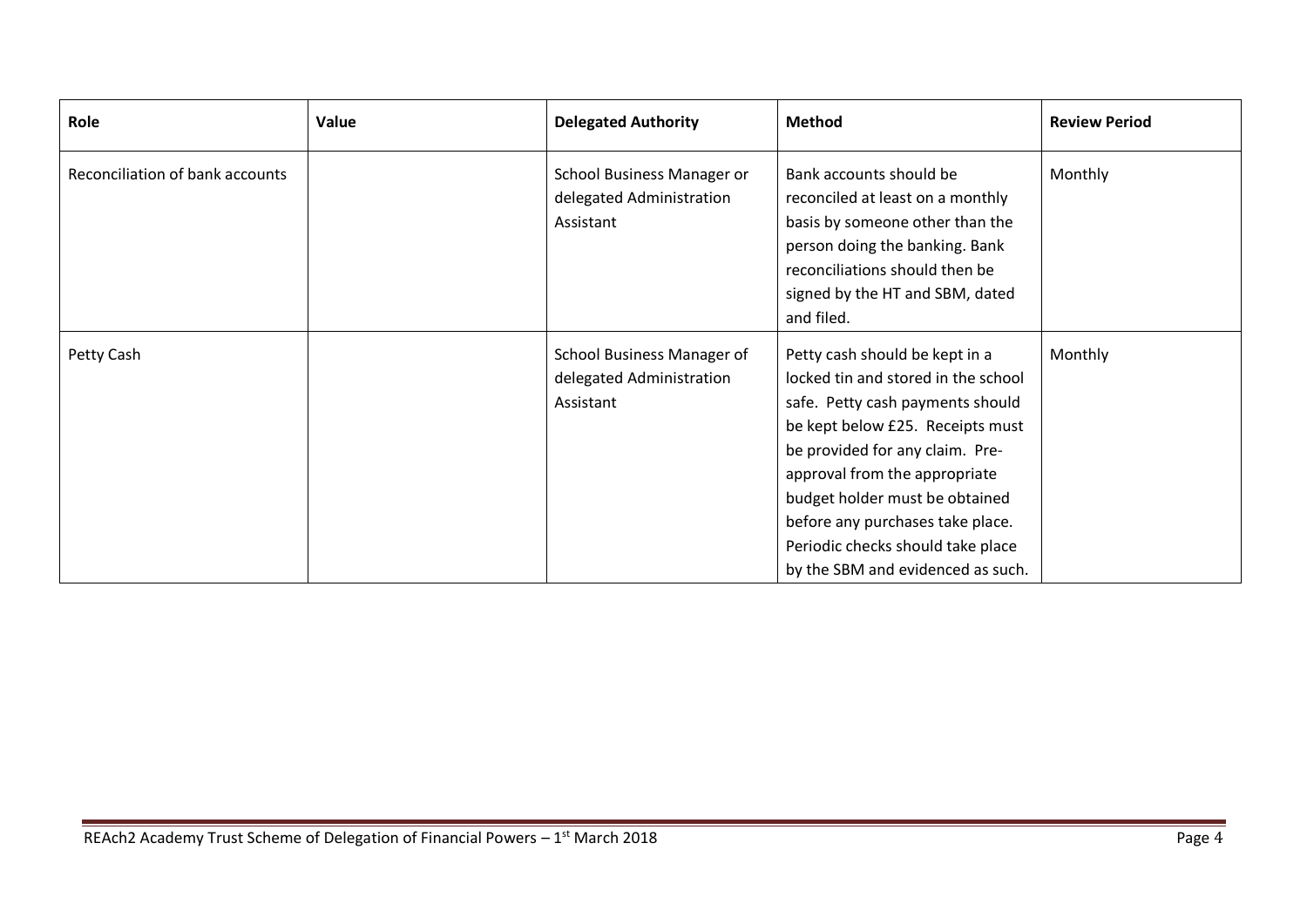# **Purchases and Payments**

| Role            | Value              | <b>Delegated Authority</b>            | <b>Method</b>                                                                                                                                                                                                                                                                                                                                                                                                                                                        | <b>Review Period</b> |
|-----------------|--------------------|---------------------------------------|----------------------------------------------------------------------------------------------------------------------------------------------------------------------------------------------------------------------------------------------------------------------------------------------------------------------------------------------------------------------------------------------------------------------------------------------------------------------|----------------------|
| Purchase orders | Up to £2,000       | Head Teacher/ Budget holder           | Orders should be placed with approved<br>suppliers unless agreed otherwise with<br>School Business Manager. Orders<br>should be written on approved<br>purchase order pro forma and<br>authorised before being processed in<br>the financial management system, and<br>before order is placed with supplier.<br>Approved paper based orders should be<br>entered into the financial management<br>system by someone other then the<br>person who approved the order. | Monthly              |
|                 | £2,001 to £5,000   | <b>Head Teacher</b>                   | As above and three quotes must be<br>obtained. These can include both<br>written and verbal.                                                                                                                                                                                                                                                                                                                                                                         | Monthly              |
|                 | £5,001 to £10,000  | Regional Director and Head<br>Teacher | As above however minimum three<br>quotes must be written and notified to<br>the LGB                                                                                                                                                                                                                                                                                                                                                                                  | Monthly              |
|                 | £10,001 to £25,000 | RD/HT and LGB approval                | As above however minimum three<br>quotes must be written and notified to<br>the Regional Finance Committee.                                                                                                                                                                                                                                                                                                                                                          | Monthly              |
|                 | Over £25,000       | Regional Board approval               | Formal tendering process, including<br>advertising in OJEU if appropriate                                                                                                                                                                                                                                                                                                                                                                                            | Monthly              |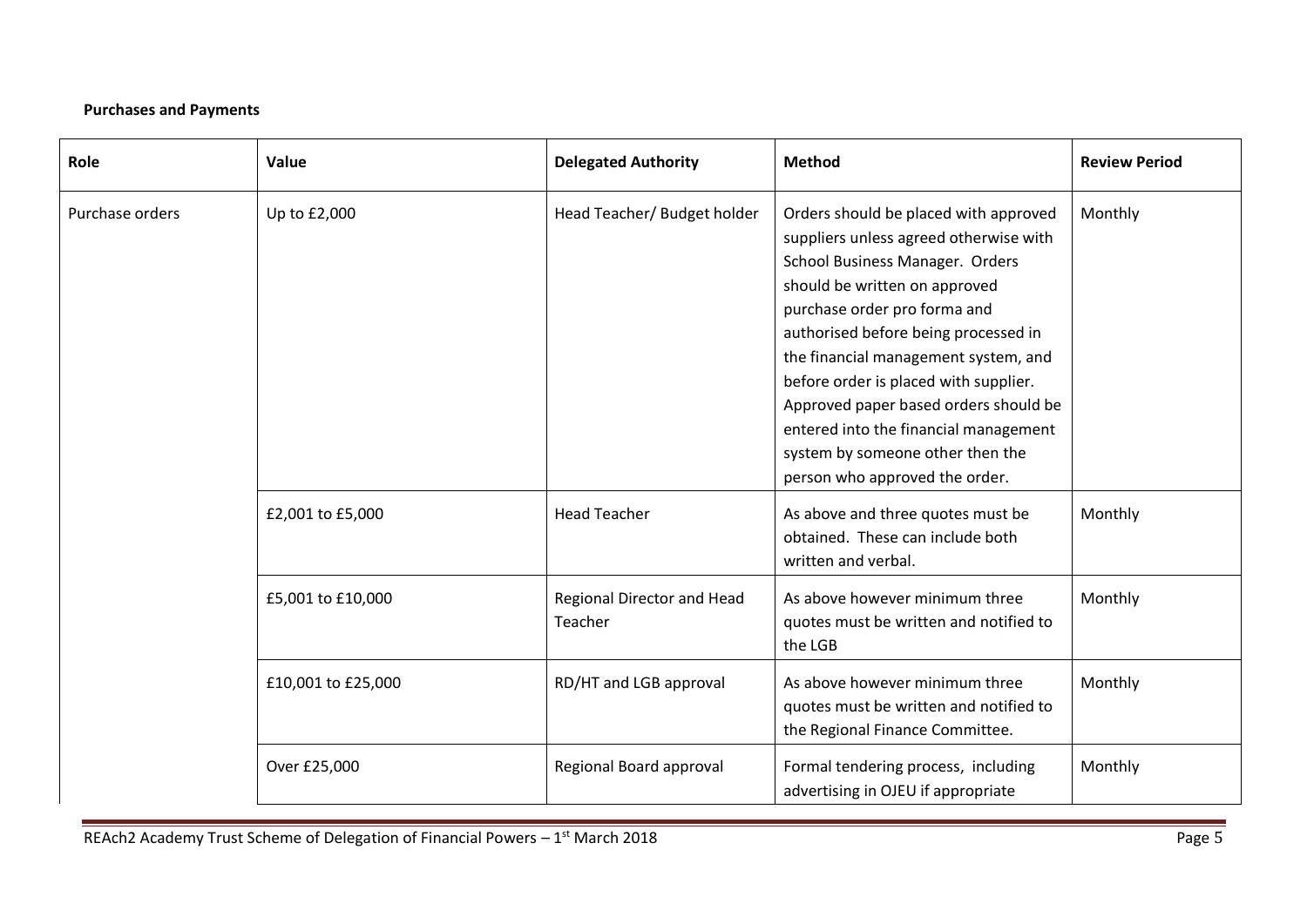| Role                                 | Value                                                                                                                                                                    | <b>Delegated Authority</b>                                        | <b>Method</b>                                                                                                                                                                                                                                                               | <b>Review Period</b> |
|--------------------------------------|--------------------------------------------------------------------------------------------------------------------------------------------------------------------------|-------------------------------------------------------------------|-----------------------------------------------------------------------------------------------------------------------------------------------------------------------------------------------------------------------------------------------------------------------------|----------------------|
| Payment by cheque                    |                                                                                                                                                                          | <b>Regional Director</b>                                          | Not to be used unless exceptional<br>circumstances.                                                                                                                                                                                                                         |                      |
| Payment by BACs                      | Up to £100,000                                                                                                                                                           | <b>Head Teacher</b>                                               | Payments Prepared by SBM and<br>Authorised by HT. Payment notifications<br>must be accompanied by authorised<br>supporting documentation                                                                                                                                    |                      |
| Payment by BACs                      | Over £100,000                                                                                                                                                            | <b>Head Teacher and Senior</b><br><b>Financial Accountant</b>     | Payments Prepared by SBM and<br>Authorised by HT. Payment notifications<br>must be accompanied by authorised<br>supporting documentation                                                                                                                                    | As necessary         |
| Charge Card                          | Limited to £5k                                                                                                                                                           | Head Teacher/ Card holder/<br>SBM/RD/Regional Business<br>Manager | The cardholder must keep their card<br>safe when not in use. All transactions<br>must be supported by a detailed<br>receipt. Orders should be placed only by<br>card holder. Reconciliation should be<br>checked by someone other than the<br>person who places the orders. | Monthly              |
| Standing orders and<br>direct debits | as per limits for BACs payments                                                                                                                                          | as per limits for BACs<br>payments                                | as per limits for BACs payments                                                                                                                                                                                                                                             | As necessary         |
| Liabilities and Write-Offs           | The delegated limits, subject to a<br>maximum of £250,000 are:<br>1% of total annual income or<br>$\bullet$<br>£45,000 (whichever is smaller) per<br>single transaction. | HT/RD                                                             | Anything above these limits must be<br>approved by Secretary of State through<br>the ESFA                                                                                                                                                                                   | Annual               |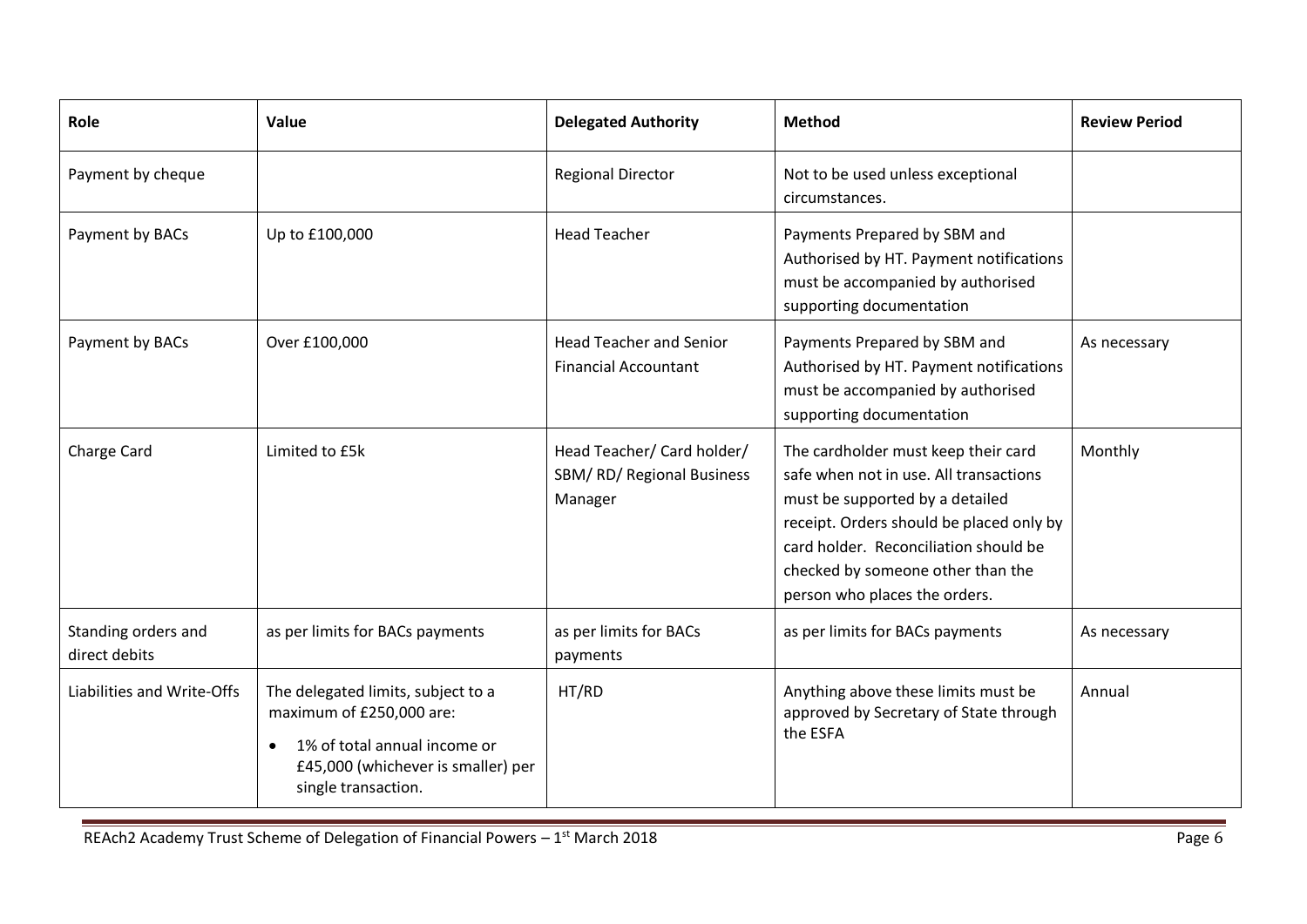| Role                                                                         | Value                                                                                                                                                                                                                                                                                                                                                                                                                                                                                                                                                                                                       | <b>Delegated Authority</b>    | <b>Method</b>                                                                          | <b>Review Period</b> |
|------------------------------------------------------------------------------|-------------------------------------------------------------------------------------------------------------------------------------------------------------------------------------------------------------------------------------------------------------------------------------------------------------------------------------------------------------------------------------------------------------------------------------------------------------------------------------------------------------------------------------------------------------------------------------------------------------|-------------------------------|----------------------------------------------------------------------------------------|----------------------|
|                                                                              | Cumulatively, 2.5% of total annual<br>$\bullet$<br>income in any one financial year<br>per category of transaction for any<br>ATs that have not submitted<br>timely, unqualified financial<br>returns for the previous two<br>financial years. This includes new<br>academies that have not had the<br>opportunity to produce two years<br>of financial statements<br>Cumulatively, 5% of total annual<br>$\bullet$<br>income in any one financial year<br>per category of transaction for any<br>ATs that have submitted timely,<br>unqualified financial returns for<br>the previous two financial years. |                               |                                                                                        |                      |
| Gifts and hospitality                                                        | £30                                                                                                                                                                                                                                                                                                                                                                                                                                                                                                                                                                                                         | Line manager approval         | A declaration form needs to be<br>completed and logged in the hospitality<br>register. | As necessary         |
| Purchase or sale of any<br>freehold property                                 | Any                                                                                                                                                                                                                                                                                                                                                                                                                                                                                                                                                                                                         | ESFA approval required        |                                                                                        | Annual               |
| Granting any leasehold or<br>tenancy agreement                               | Any                                                                                                                                                                                                                                                                                                                                                                                                                                                                                                                                                                                                         | <b>ESFA approval required</b> |                                                                                        | Annual               |
| Taking up any leasehold<br>or tenancy agreement for<br>more than three years | Any                                                                                                                                                                                                                                                                                                                                                                                                                                                                                                                                                                                                         | <b>ESFA approval required</b> |                                                                                        | Annual               |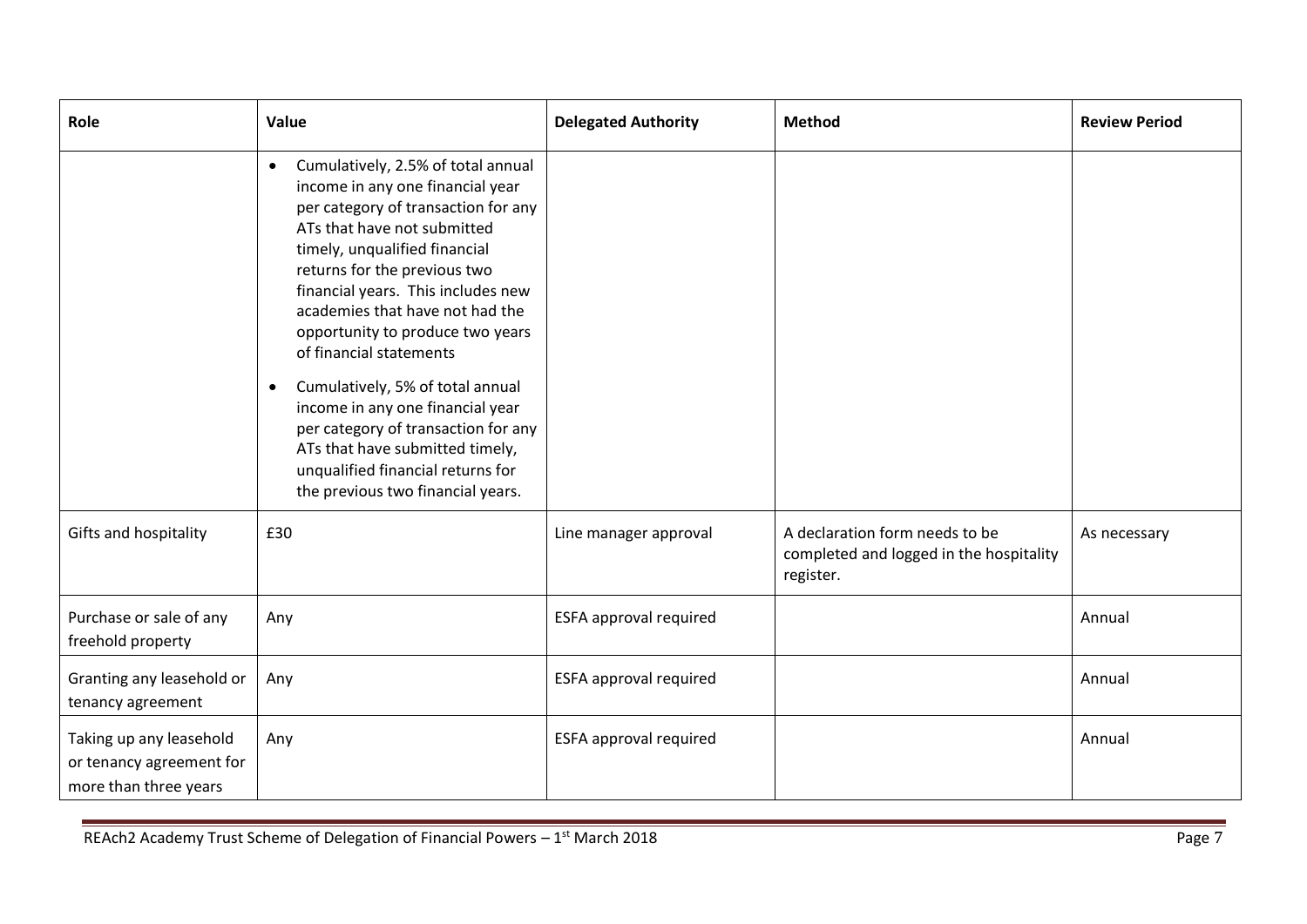### **Wages and Salaries**

| Role                      | Value                           | <b>Delegated Authority</b>                      | <b>Method</b>                                                                                                                                                                                                                                                              | <b>Review Period</b> |
|---------------------------|---------------------------------|-------------------------------------------------|----------------------------------------------------------------------------------------------------------------------------------------------------------------------------------------------------------------------------------------------------------------------------|----------------------|
| Appointment of Staff      | Up to Senior<br>Leadership Team | <b>Head Teacher</b>                             | The role has been included in the<br>schools budget, will not cause the<br>school to go into deficit and reflects<br>an pre-approved role or replacement<br>of an existing role.                                                                                           | Annual               |
|                           | Deputy Head<br>Teacher          | HT and Regional Director                        | The role has been included in the<br>schools budget, will not cause the<br>school to go into deficit and reflects<br>an pre-approved role or replacement<br>of an existing role.                                                                                           | Annual               |
|                           | <b>Head Teacher</b>             | REAch <sub>2</sub>                              | The role has been included in the<br>school's budget, will not cause the<br>school to go into deficit and reflects<br>an pre-approved role or replacement<br>of an existing role. Approval to allow<br>a contract / offer to be issued<br>remains with the Executive team. | Annual               |
| <b>Payroll Processing</b> |                                 | School Business Manager/<br><b>Head Teacher</b> | School Business Manager to check<br>monthly payroll and make any<br>necessary changes or adjustments.<br>Monthly payroll and any changes                                                                                                                                   | Monthly              |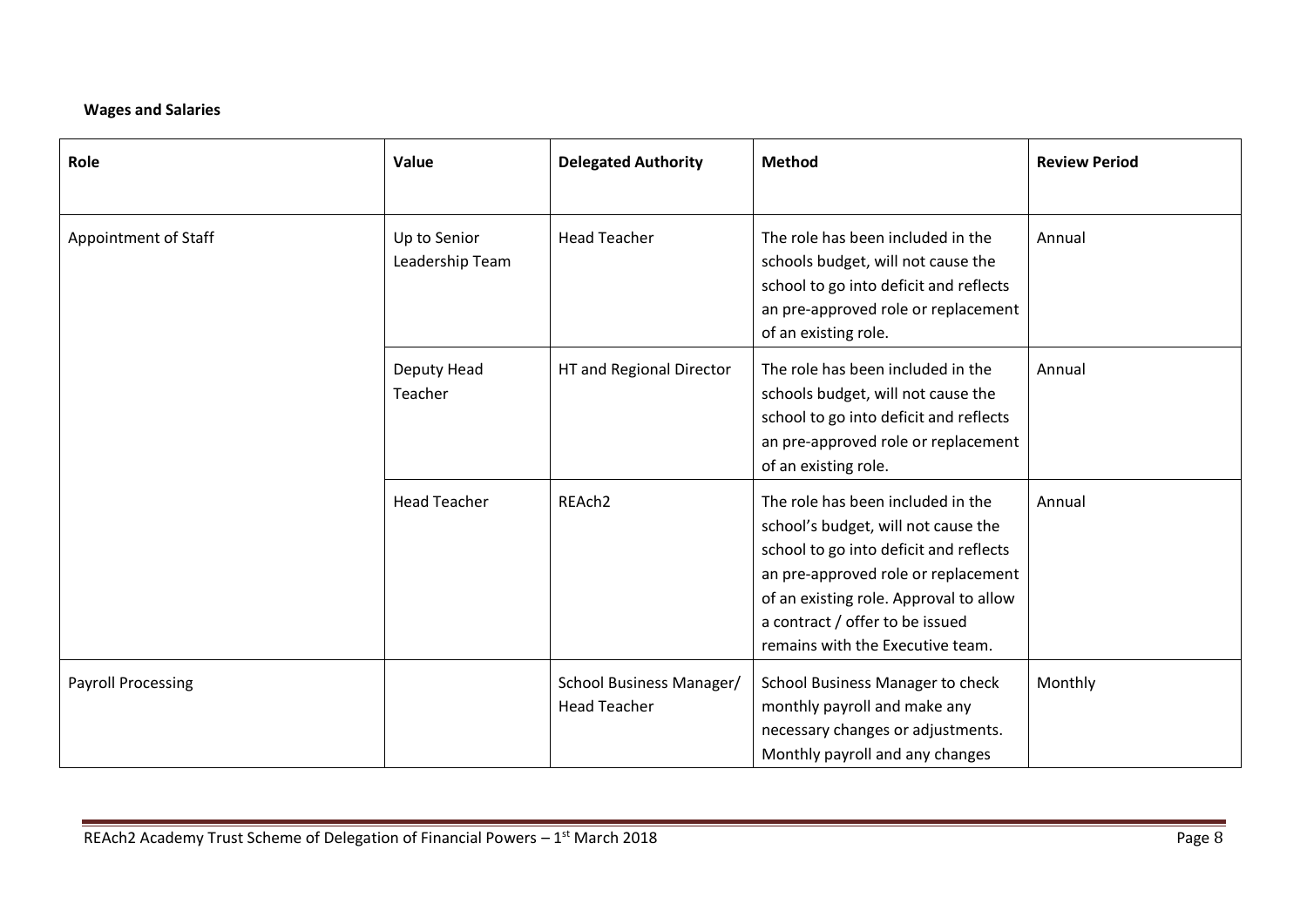|                         |                      | must be authorised and signed off by<br>the Head Teacher.                                                                                                                                                                                                                                                                               |             |
|-------------------------|----------------------|-----------------------------------------------------------------------------------------------------------------------------------------------------------------------------------------------------------------------------------------------------------------------------------------------------------------------------------------|-------------|
| Contracts of employment | Central HR<br>SBM/HT | Contracts to be issued by HR within<br>6 weeks of start date.<br>Any contract changes need to be<br>authorised by the appropriate<br>authority level as per (Appointment<br>of staff) authority and filed in the<br>staff members file. These contracts<br>will be periodically checked by the<br>responsible officer and the auditors. | As required |

#### **Assets**

| Role                     | Value                                                                    | <b>Delegated Authority</b>                                                            | <b>Method</b>                                                                                                                                         | <b>Review Period</b> |
|--------------------------|--------------------------------------------------------------------------|---------------------------------------------------------------------------------------|-------------------------------------------------------------------------------------------------------------------------------------------------------|----------------------|
|                          |                                                                          |                                                                                       |                                                                                                                                                       |                      |
| Fixed asset register     | £500                                                                     | <b>School Business Manager</b>                                                        | All assets to the value of £500 either<br>individually or as a group will need<br>to be recorded in the asset register.                               | Monthly and annually |
| Disposal of fixed assets | Any - if the asset still<br>holds a value on the<br>fixed asset register | Head Teacher up to a<br>value of £2,000<br>Governing Body up to a<br>value of £10,000 | Entry to be made on the fixed asset<br>register showing the method of<br>disposal i.e. sale or destroy and the<br>sales value if the item was sold or | Monthly and annually |